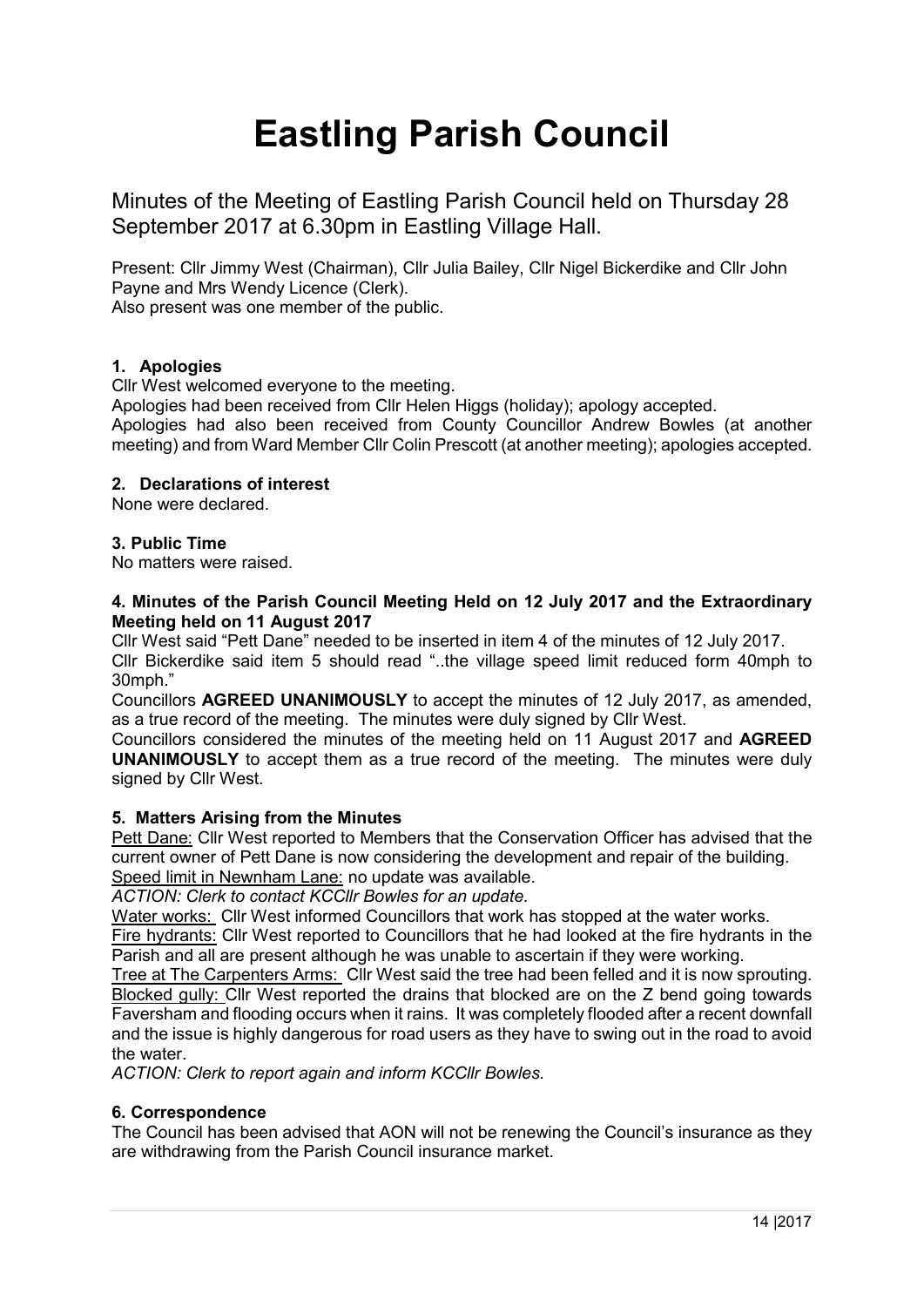*ACTION: Clerk to obtain quotes from other companies when the policy is due for renewal in February.*

Cllr Bailey said a resident has given her details of ArrivaClick and asked if it operates across Kent.

*ACTION: Clerk to ascertain details of the scheme.*

## **7. Public Time**

No matters were raised.

# **8. Website**

Cllr West said the village website is looking good as does the Council's website. The web designer will be attending the November Council meeting.

The Clerk provided details of the number of visits to the Parish Council website.

Cllr West said the websites need to be publicised well to ensure everyone knows the web addresses.

*ACTION: Clerk to draft details of the websites for the Parish magazine and liaise with Cllr Bailey.*

## **9. Chairman's Report**

Cllr West reported to Members the bridge at Flintstones has been repaired and gravel has been put down on the muddy area which leads up to the bridge.

*ACTION: Clerk to write to the owners and thank them for doing an excellent job.*

## **10. Finance**

i) Finance Report

Cllr West reported the Internal Auditor's Report has been received and also the Annual Return has been signed off by the external auditor.

Cllr Payne informed members there might be a surplus of £1259 from the budget. A VAT rebate has been received; the Clerk's salary has been over budgeted for; audit is £100 over budget and the Village Warden is now a voluntary role and this will save £300 to the year end. The Clerk will obtain quotes for insurance when the policy is due for renewal in February.

A claim for £452.30 has been submitted to the Transparency Fund for hours spent on the website, there is an issue with the amount of time it takes to upload documents. Cllr West thanked Cllr Payne for his report.

## ii) To consider the Internal Auditor's Report

Cllr Payne said the internal audit was carried out by Mr David Buckett; the annual return went to PKF Littlejohn LLP although in the future the accounts may not be externally audited and this is yet to be decided. The internal auditor's report highlighted the risk assessment must be reviewed annually and this will be done.

#### iii) To consider invoices and cheques raised

It was **AGREED** to pay Mr D Buckett £252.90 (BACS) for the internal audit report.

It was **AGREED** to pay Mr D Ainsworth £150.00 for the website (cheque no 13).

It was **AGREED** to pay Newington Parish Council £31.40 towards the cost of the Clerk's SLCC membership (cheque no 14).

#### **11. Planning Matters**

There was nothing to report.

#### **12. Notice Board**

Councillors considered brochures from three different companies and agreed to replace the Parish Council notice board like for like, to be in keeping with the Area of Outstanding Natural Beauty, from Arien Signs.

*ACTION 1: Clerk to obtain final design and quotation and circulate to Members.*